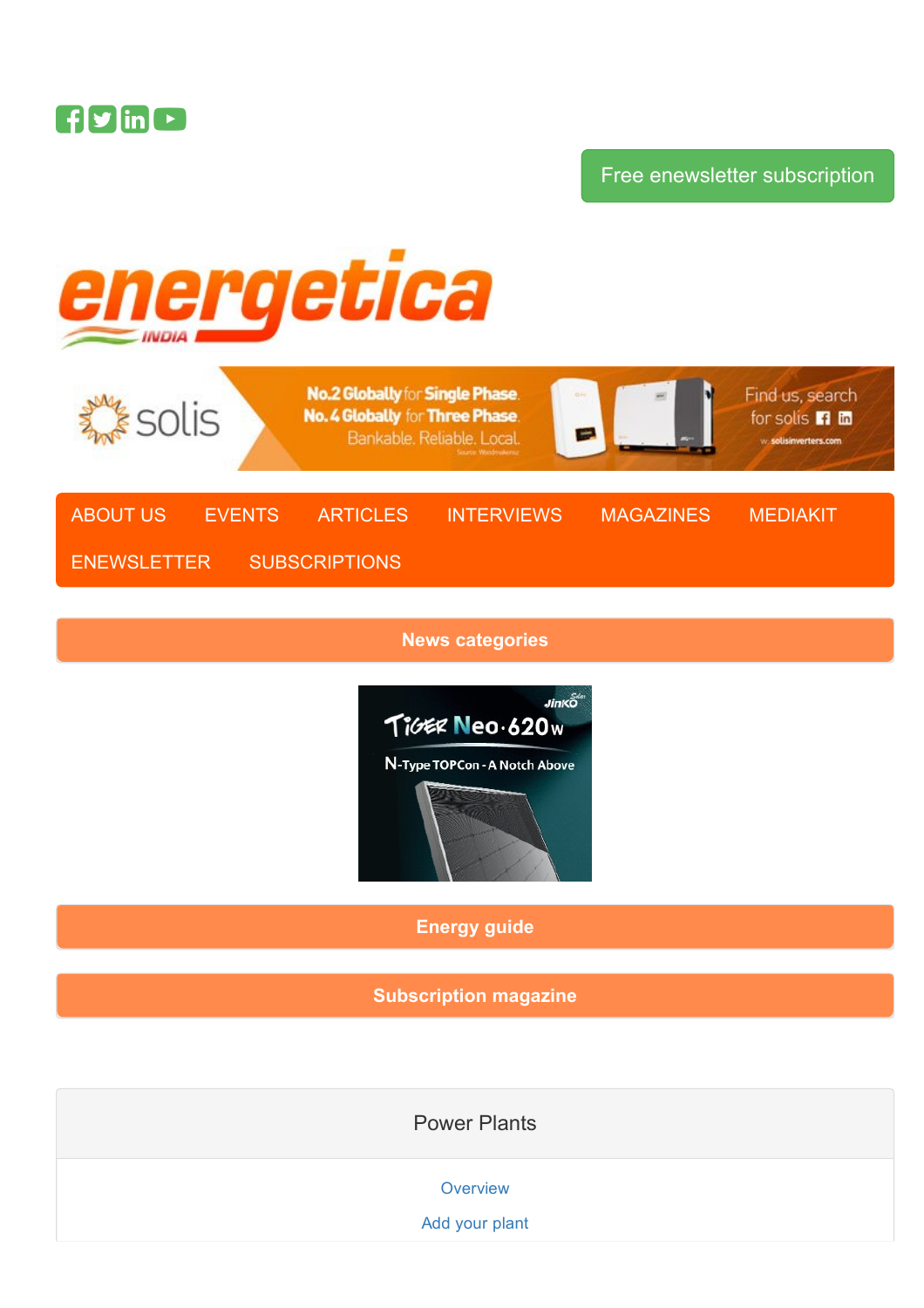# Last edition



All [magazines](https://www.energetica-india.net/magazine) >

Our bloggers Bharat [Vasandani](http://bharatvasandani.wordpress.com/) [Madhavan](http://www.re-solve.in/perspectives-and-insights/) N. & Hari...

[Urvish](http://urvishdave.wordpress.com/) Dave





Interview: Sameer Gupta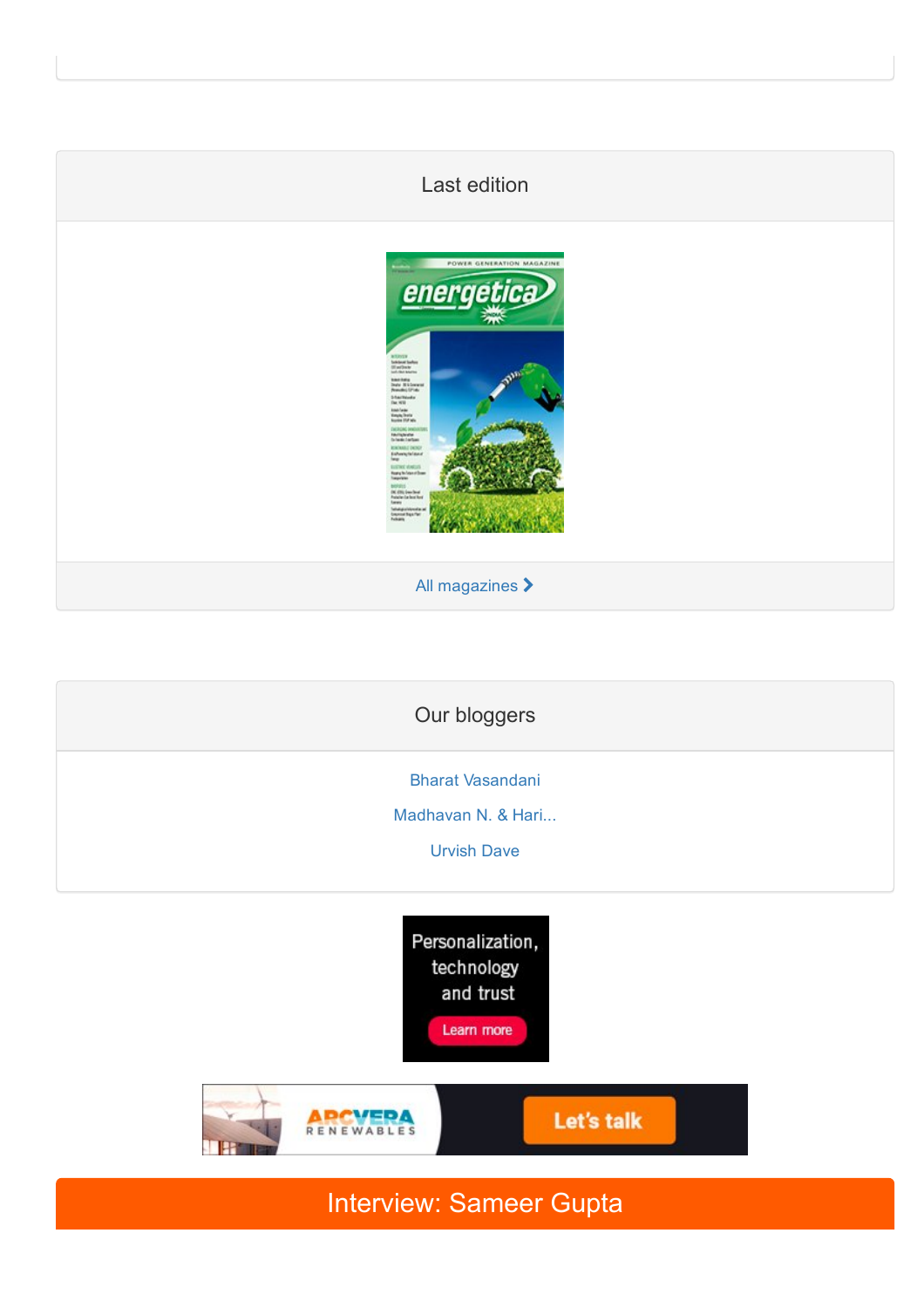# We Want to Invest Rs 800 Cr in 1 GW Cell Manufacturing

*September 23, 2021. By Manu Tayal*



Tags: [interviews](https://www.energetica-india.net/interviews)



We have made a total investment of about Rs 150 crore for existing 600 MW solar modules at our Greater Noida plant. We plan to invest another Rs 150 crore for doubling this capacity and intend to have this facility in Southern India. Once there is clarity on PLI eligibility to us for manufacturing of cells, we would want to invest another Rs 800 crore in two phases for having a total cell manufacturing capacity of 1 GW, disclosed Sameer Gupta, Chairman & Managing Director, Jakson Group, in an exclusive conversation with Manu Tayal, Associate Editor, Energetica India. Gupta also shared about his company's future business plans for India, latest product offerings, expectations etc. Here're the edited excerpts from that interaction:

*Que:* How do you see the journey of Jakson Group from a diesel generator manufacturer to a clean energy solutions provider?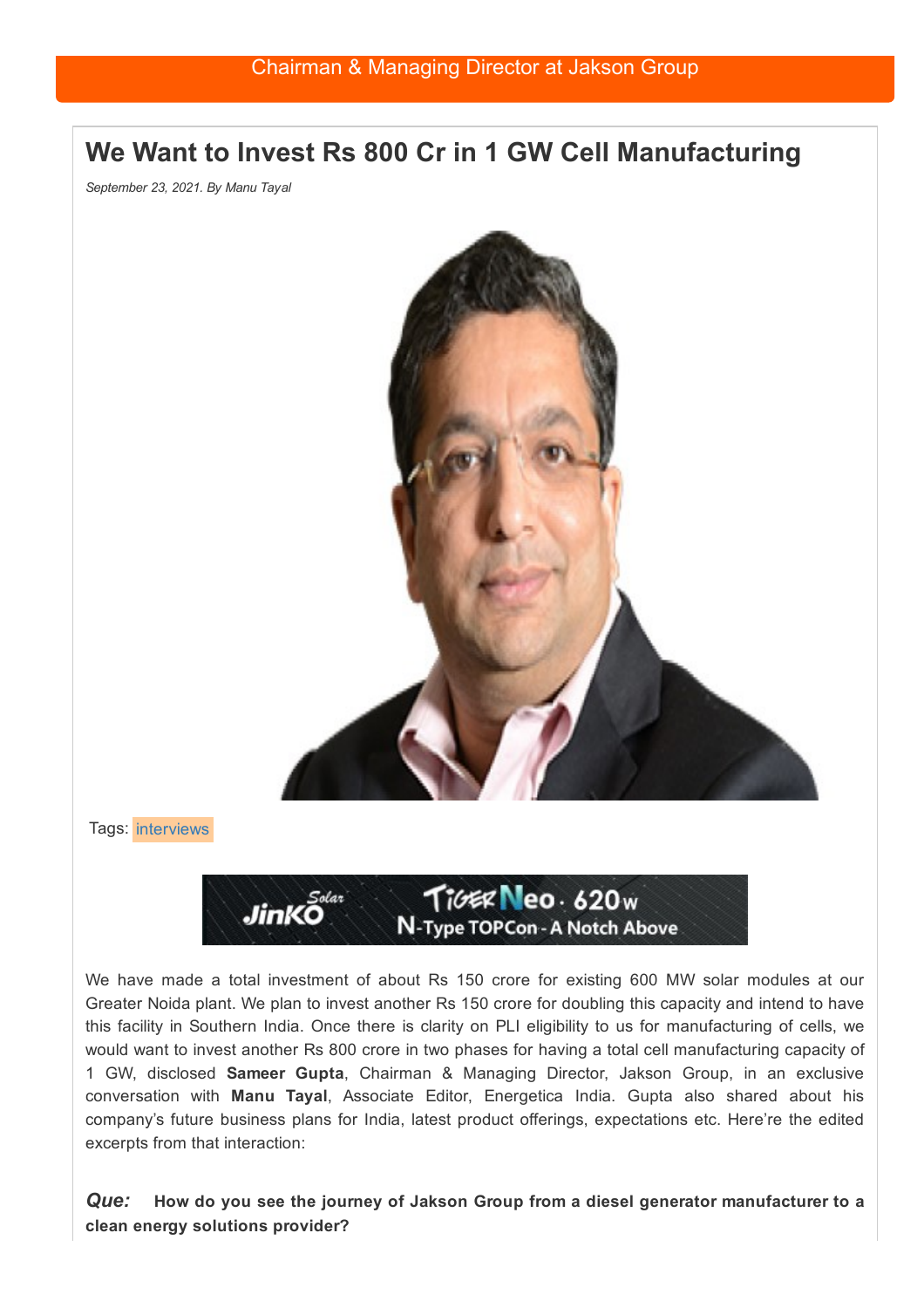**Ans:** Jakson Group has been at the forefront of providing reliable power backup solutions for over seven decades. We are incredibly proud that we have fulfilled and exceeded our promise of facilitating uninterrupted power solutions across diverse customer segments.

It was a natural progression for us to foray into Solar Energy Business back in 2011. We are happy to state that the journey has been highly fulfilling & rewarding so far. Today we are one of the few solar companies in India with an integrated portfolio that includes utility scale based and solar rooftop EPC, manufacturing of PV modules, manufacturing of solar products and having IPP's.

Jakson Group has always been committed to clean energy and sustainable development. Looking ahead, we will soon launch a new line of battery-based Energy Storage Systems.

The whole objective is to offer clean and green energy solutions to our customers thus leading to sustainable development.

*Que:* Kindly shed some light on Jakson Groups' solar manufacturing facilities in India, its specialty, R&D infrastructure, capacity, quality check parameters, etc.

**Ans:** Our solar manufacturing facility is based in Greater Noida, India, with an annual installed capacity of 600 MW. We are also planning to further scale up our manufacturing capacity by another 500 MW taking our total manufacturing capacity to over 1 GW per year.

The facility is equipped with state-of-the-art technology, enabling the highest levels of manufacturing automation and multi-level quality control systems. Apart from manufacturing the traditional full-cell modules, the new line can manufacture the latest high-efficiency Helia Series half-cut cell modules in both mono-facial and bifacial variants.

**Que:** Recently, Jakson has introduced its Made-in-India Helia series with half-cut PERC PV solar cells. What is its USP & unique features, and cost-comparison over other products available in the market?

**Ans:** It has always been our endeavor to provide customers with products & solutions with the latest technology. The Helia Solar Module is just a manifestation of that commitment. These modules are equipped with the latest half-cut cell and MBB technology, enabling a peak power output of 590W per module with an efficiency of over 21 per cent. These enhanced performance characteristics translate into reduced LCOE and faster ROI for our esteemed customers, making Helia an extremely cost-effective option. We are the first module manufacturer in India to have introduced 590W state-of-the-art modules.

*Que:* How much capacity of solar cells and modules Jakson is currently producing? By when Jakson is expected to reach its goal of 1 GW capacity of both solar cells and modules? Any export plans as well?

*Ans:* Our current module manufacturing capacity stands enhanced to about 600 MW solar modules. This is a fully automated line and we plan to add another 500 MW capacity of solar modules capacity over the next 12-18 months.

Our state-of-the-art solar PV manufacturing facility is equipped to produce Polycrystalline, Mono PERC,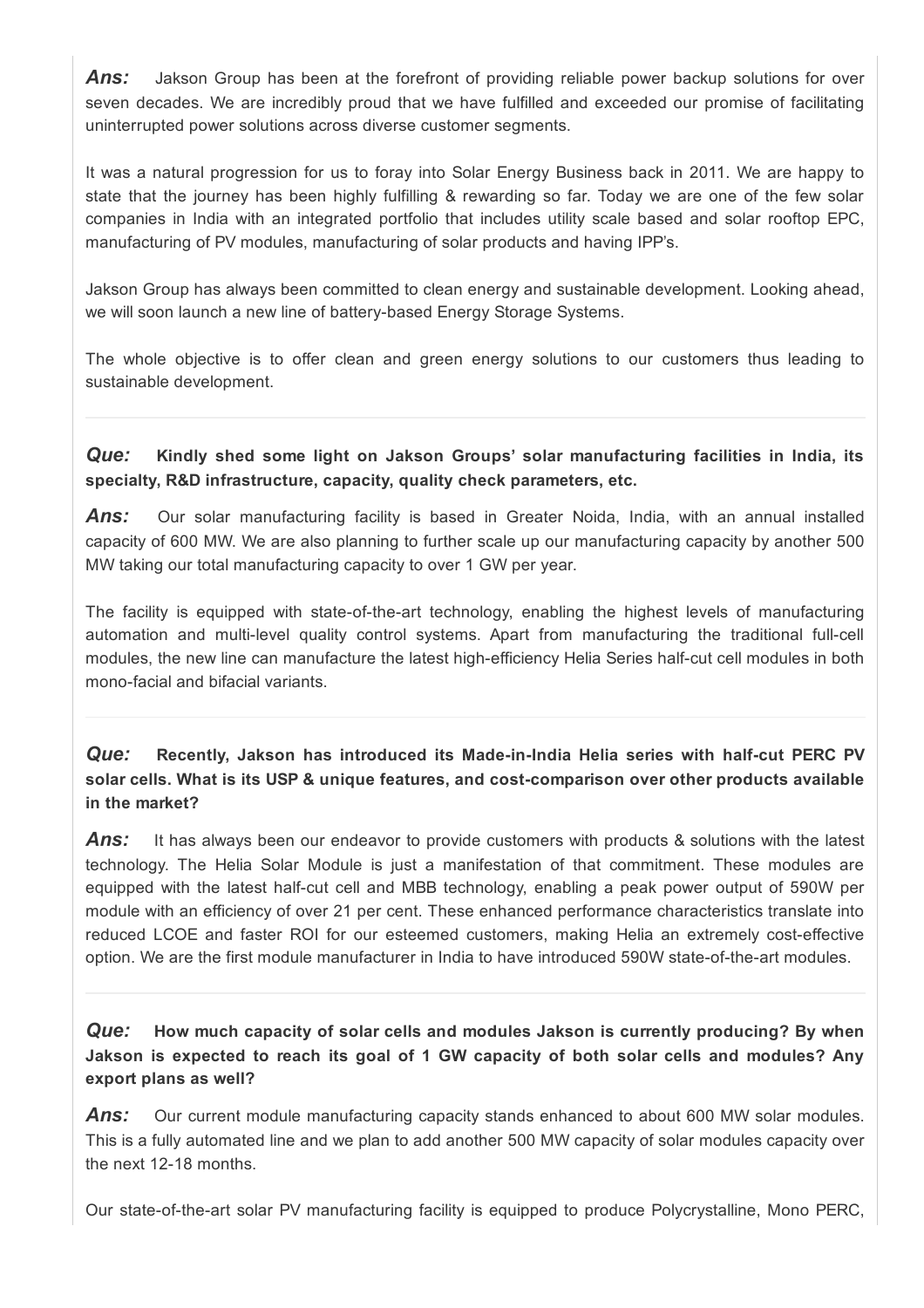Bifacial and Half Cut Solar Modules. Currently, our solar panel range starts from 160Wp and goes all the way up to 600Wp. All our solar modules conform to the highest quality standards and have been certified under IEC and BIS quidelines. Our high-quality solar modules have been the preferred choice for installation in many prestigious solar projects like Rashtrapati Bhawan, Solar Train, Airports, and several metro stations of DMRC, amongst others.

In addition to solar modules, we have another facility to manufacture module mounting structures and other innovative solar products, catering to both industrial and residential customers. These products are distributed through a dedicated Channel Partner and Dealer network in India and overseas.

We have been planning to do backward integration and invest in the manufacturing of solar cells. The Government policy framework is conducive and there is a push towards a selfreliant India. We are exploring all options and depending on the outcome of the PLI scheme, we would be taking a final decision.

#### *Que:* In your view, up to what extent the Govt's production linked incentive (PLI) scheme would help the domestic solar manufacturers?

**Ans:** The PLI scheme is a huge commitment made by the Government to promote domestic manufacturing. This will motivate and attract investments in large-scale integrated solar module manufacturing plants capturing all parts of the value chain. This will make our country self-reliant and is an opportunity to position India as a global manufacturing hub.

#### *Que:* So far, how much investment Jakson had already made in building solar manufacturing capacity in India? How much more investment is planned for further expansion?

*Ans:* We have made a total investment of about Rs 150 crore for existing 600 MW solar modules at our Greater Noida plant. We plan to invest another Rs 150 crore for doubling this capacity and intend to have this facility in Southern India. Once there is clarity on PLI eligibility to us for manufacturing of cells, we would want to invest another Rs 800 crore in two phases for having a total cell manufacturing capacity of 1 GW.

### *Que:* Will the recent price hike of polysilicon & other raw materials impact the returns of solar project developers? Can tariffs also be impacted? What will be the impact on new project bidding?

**Ans:** During the last few months, module prices have increased by almost 20-30 per cent (mainly due to an increase in Polysilicon & other raw material prices), which is contrary to the decreasing price trend seen in the past.

It has a negative impact on the Return on Investments for investors/ increase in Pay Back period for endusers while affecting the execution of existing orders as well as new demand in the short term. Solar power tariff for new tenders is likely to increase marginally but overall per unit rate from Solar Energy will remain competitive against other power generation sources. Demand for solar modules and other associated products for solar power plants will continue to rise in the coming years.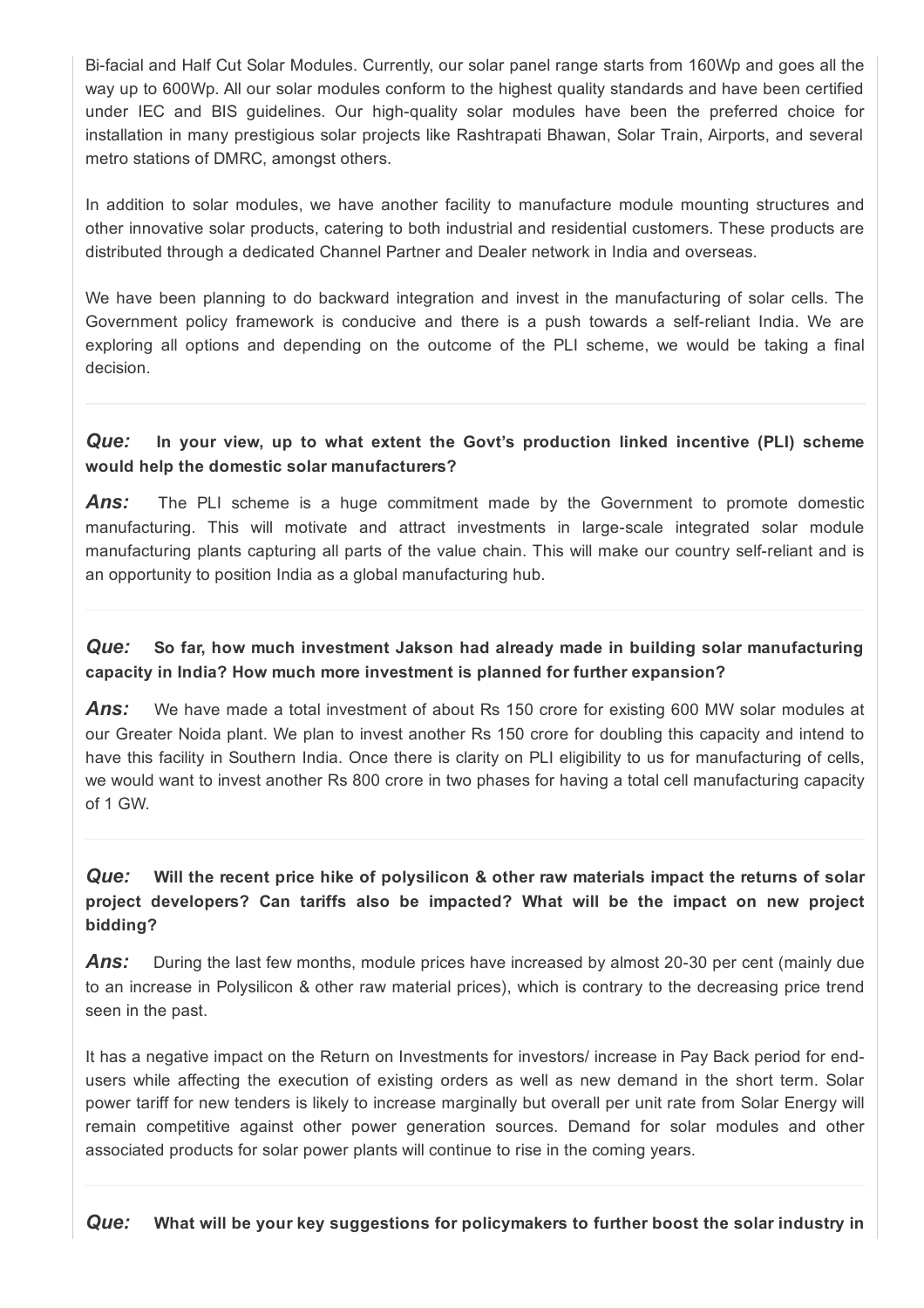#### India?

Ans: There could be three key things that can boost the solar industry in India. Firstly, project financing at interest rates that are comparable to global counterparts which will help us to compete with Chinese products - solar should be treated as a priority lending sector. Secondly, the PLI scheme should be extended to encourage MSME to make investments in the manufacturing of related components. Thirdly, conducive policies for promoting investment in R&D, as technology in this sector is changing very rapidly.

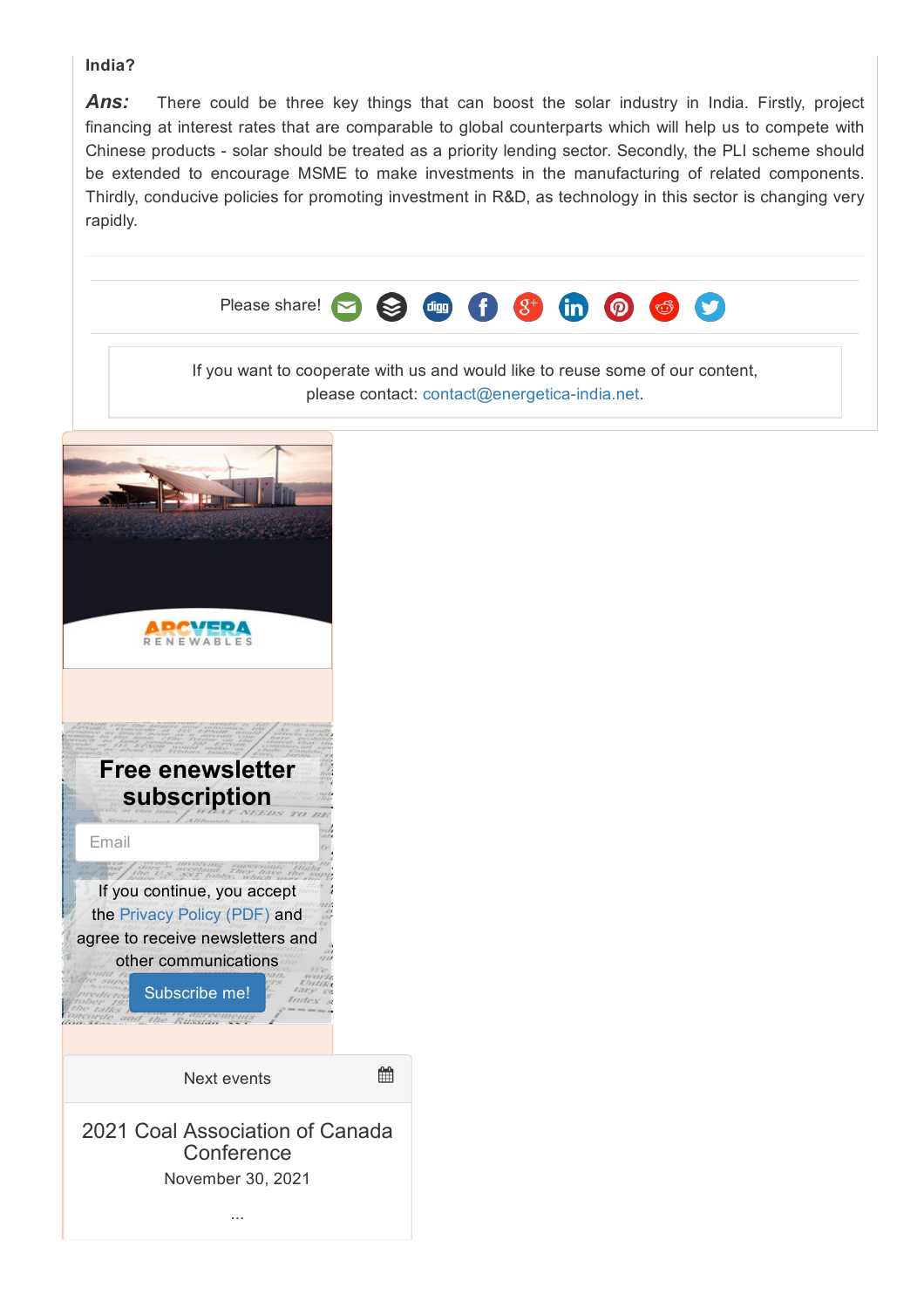more [information](https://www.energetica-india.net/events/2021-coal-association-of-canada-conference)

All [events](https://www.energetica-india.net/events) >



# **Lower LCOE Solution** for Utility-Scale Solar

New Generation 1500V String Inverter





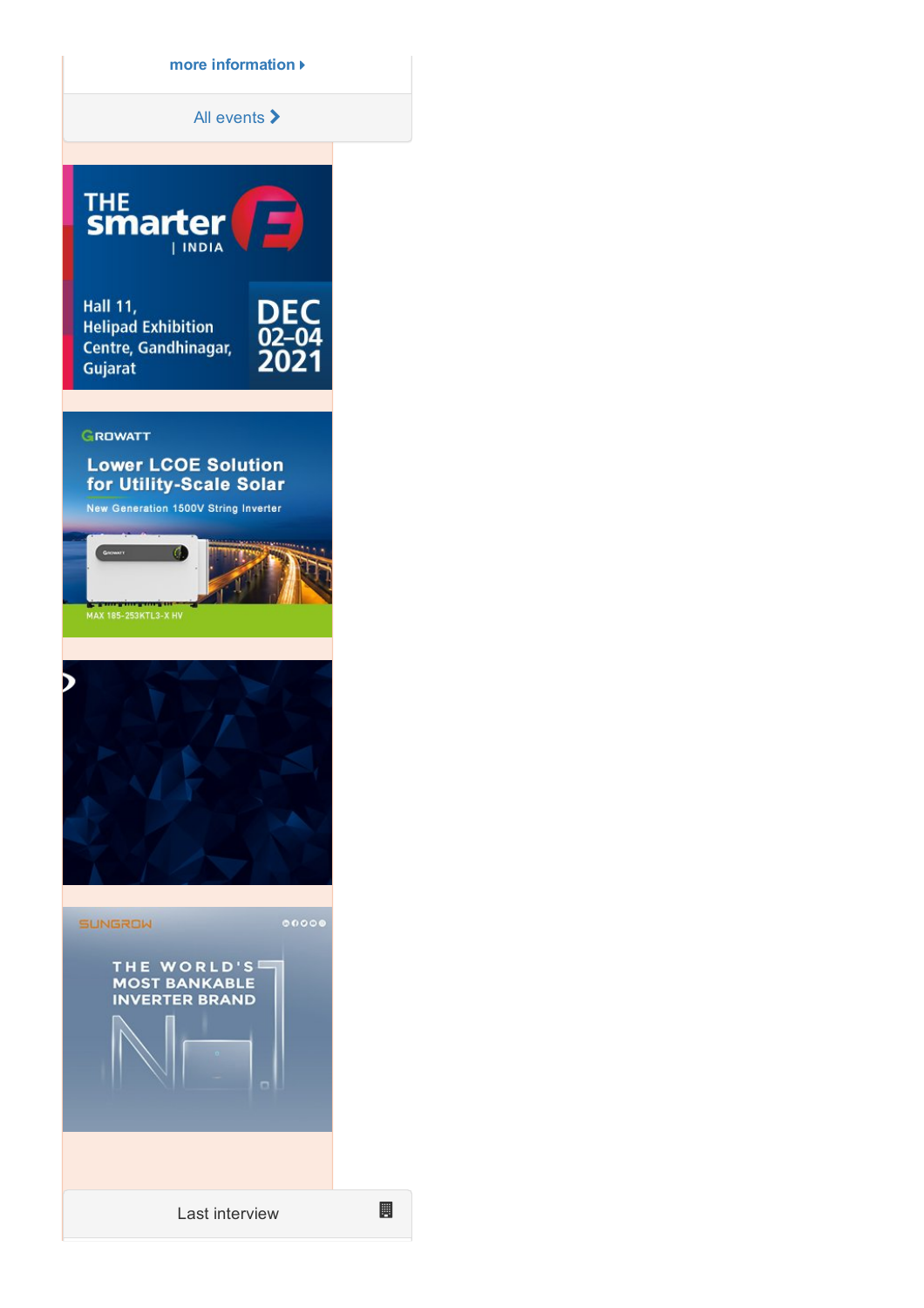



T